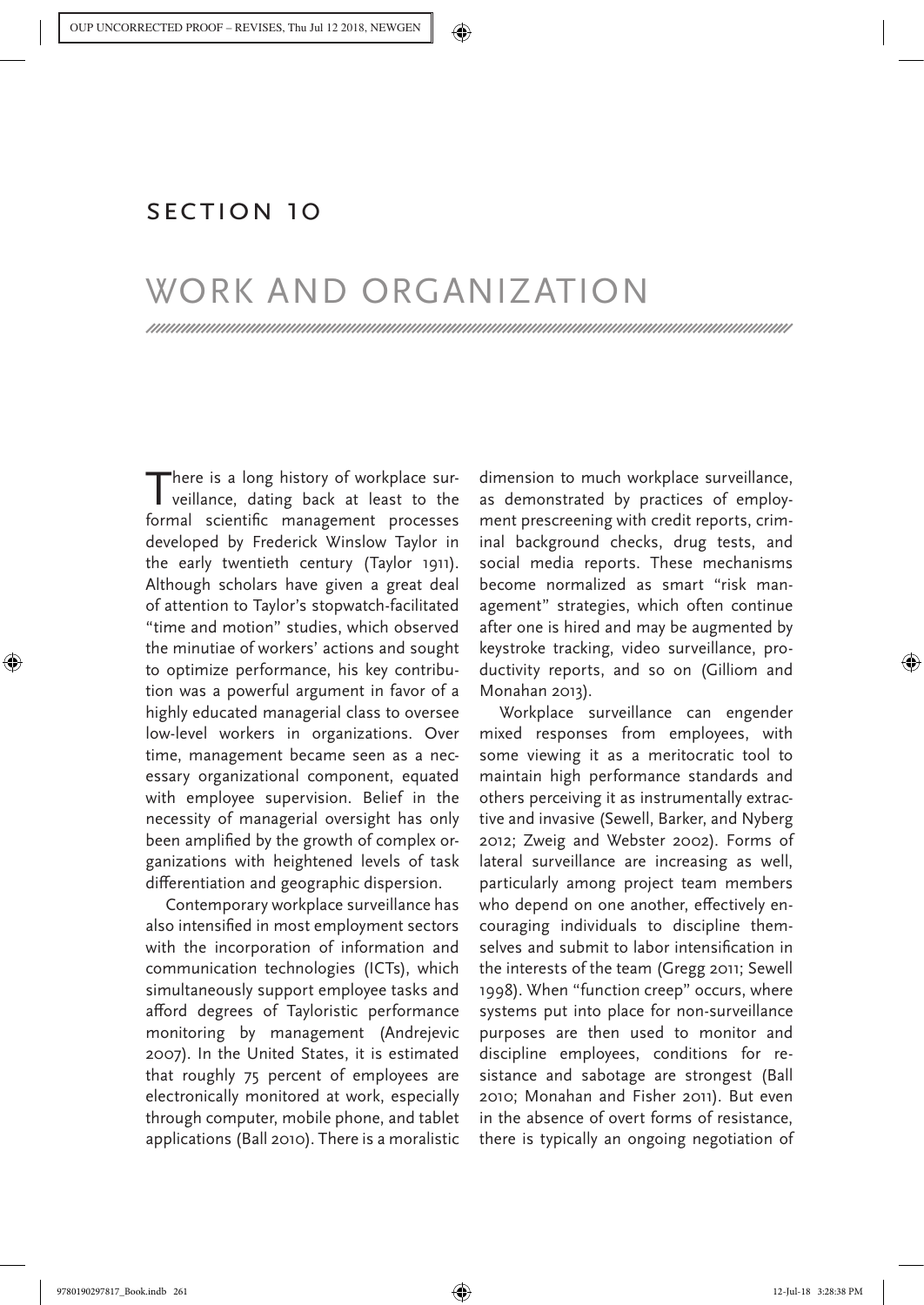

*Modern Times*, 1936, Charlie Chaplin.

boundaries (Di Domenico and Ball 2011), wherein control and resistance dialectically constitute each other to produce organizational life (Mumby 2005).

The excerpts in this section trace these developments while emphasizing potentially counterintuitive manifestations of surveillance of and by workers. The piece by Graham Sewell and Barry Wilkinson illustrates how new managerial techniques cultivate employee self-discipline and attenuate the possibility (or desire) for resistance. Kirstie Ball's excerpt calls attention to the apparent necessity of surveillance in hierarchical organizations and the rationales used to normalize workplace surveillance practices. Gavin J. D. Smith shifts the focus to analyze the experiences of those charged with monitoring others as their primary work responsibility, not as managers but as operators in a video surveillance control room. Finally, Christian Fuchs advances a forceful argument that users of social media sites are ultimately exploited laborers submitting to electronic surveillance and generating valuable content for technology companies and advertisers. Together, these pieces problematize the power differentials and inequalities that characterize workplace and organizational surveillance.

## **REFERENCES**

- Andrejevic, Mark. 2007. *iSpy: Surveillance and Power in the Interactive Era*. Lawrence: University Press of Kansas.
- Ball, Kirstie. 2010. Workplace Surveillance: An Overview. *Labor History* 51 (1):87–106.
- Di Domenico, MariaLaura, and Kirstie Ball. 2011. A Hotel Inspector Calls: Exploring Surveillance at the Home-Work Interface. *Organization* 18  $(5):615-36.$
- Gilliom, John, and Torin Monahan. 2013. *SuperVision: An Introduction to the Surveillance Society*. Chicago: University of Chicago Press.